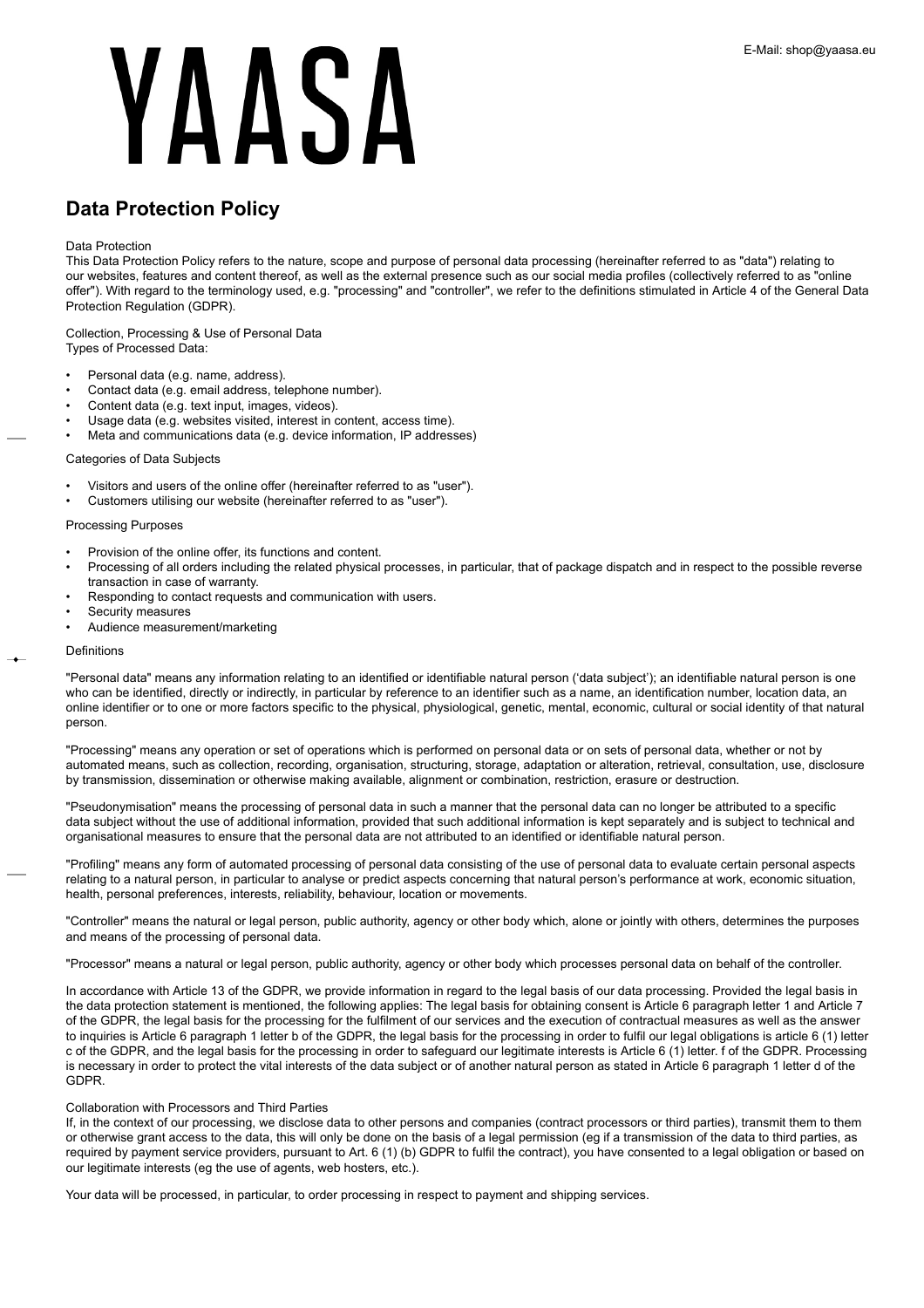If we commission third parties to process data on the basis of a so-called "contract processing contract", this is done on the basis of Art. 28 GDPR.

### Payment Data

Your payment data is encrypted during the order processed and transferred via the internet. We never gain access to your payment data thanks to special embedding used during the order process and are therefore not the processors of the data. The data is processed exclusively by these payment service providers:

Credit Card and Paypal Payments SIX Payment Services (Europe) S.A. 10, rue Gabriel Lippmann L-5365 Munsbach Luxembourg dataprotection@six-group.com

Sofort Transfers via Klarna Klarna Bank AB (publ) Sveavägen 46 111 34 Stockholm Sweden datenschutz@klarna.de

RatePay RatePAY GmbH Franklinstraße 28-29 10587 Berlin datenschutz@ratepay.com

### Shipping Data

In order to improve our service, we work together with a third party service provider who processes parcel tracking numbers and publishes more detailed information regarding the status of a parcel. Third party information:

parcelLab GmbH Schillerstraße 23a 80336 Munich **Germany** info@parcellab.com

## Data Transmission in Third-Party Countries

If we process data in a third country (ie outside the European Union (EU) or the European Economic Area (EEA)) or in the context of the use of third-party services or disclosure or transmission of data to third parties, this will only be done if it is to fulfil our (pre) contractual obligations, on the basis of your consent, on the basis of a legal obligation or on the basis of our legitimate interests. Subject to legal or contractual permissions, we process or have the data processed in a third country only in the presence of the special conditions of Art. 44 et seq. GDPR. That the processing is e.g. on the basis of specific guarantees, such as the officially recognized level of data protection (eg for the US through the Privacy Shield) or compliance with officially recognized special contractual obligations (so-called "standard contractual clauses").

**Withdrawal Withdrawal** 

You have the right to consent according to. Art. 7 para. 3 of the GDPR. This right to consent also applies to data processed in the future.

You may at any time object to the future processing of your data in accordance with Art. 21 of the GDPR. Where the data subject objects to processing for direct marketing purposes, the personal data shall no longer be processed for such purposes.

### Rights of the Data Subject

The user shall have the right to obtain from the controller confirmation as to whether or not personal data concerning him or her are being processed, and, where that is the case, access to the personal data and the controller shall provide a copy of the personal data undergoing processing as in accordance with Article 15 of the GDPR.

The user shall have the right to obtain from the controller without undue delay the rectification of inaccurate personal data or incomplete personal data concerning him or her in accordance with Article 16 of the GDPR.

The user shall have the right to obtain from the controller the erasure of personal data concerning him or her without undue delay and the controller shall have the obligation to erase personal data without undue delay in accordance with Article 17. The user shall have the right to obtain from the controller restriction of processing of personal data in accordance with Article 18 of the GDPR.

The user shall have the right to receive the personal data concerning him or her, which he or she has provided to a controller, in a structured, commonly used and machine-readable format and have the right to transmit those data to another controller without hindrance from the controller to which the personal data have been provided in accordance with Article 20 of the GDPR.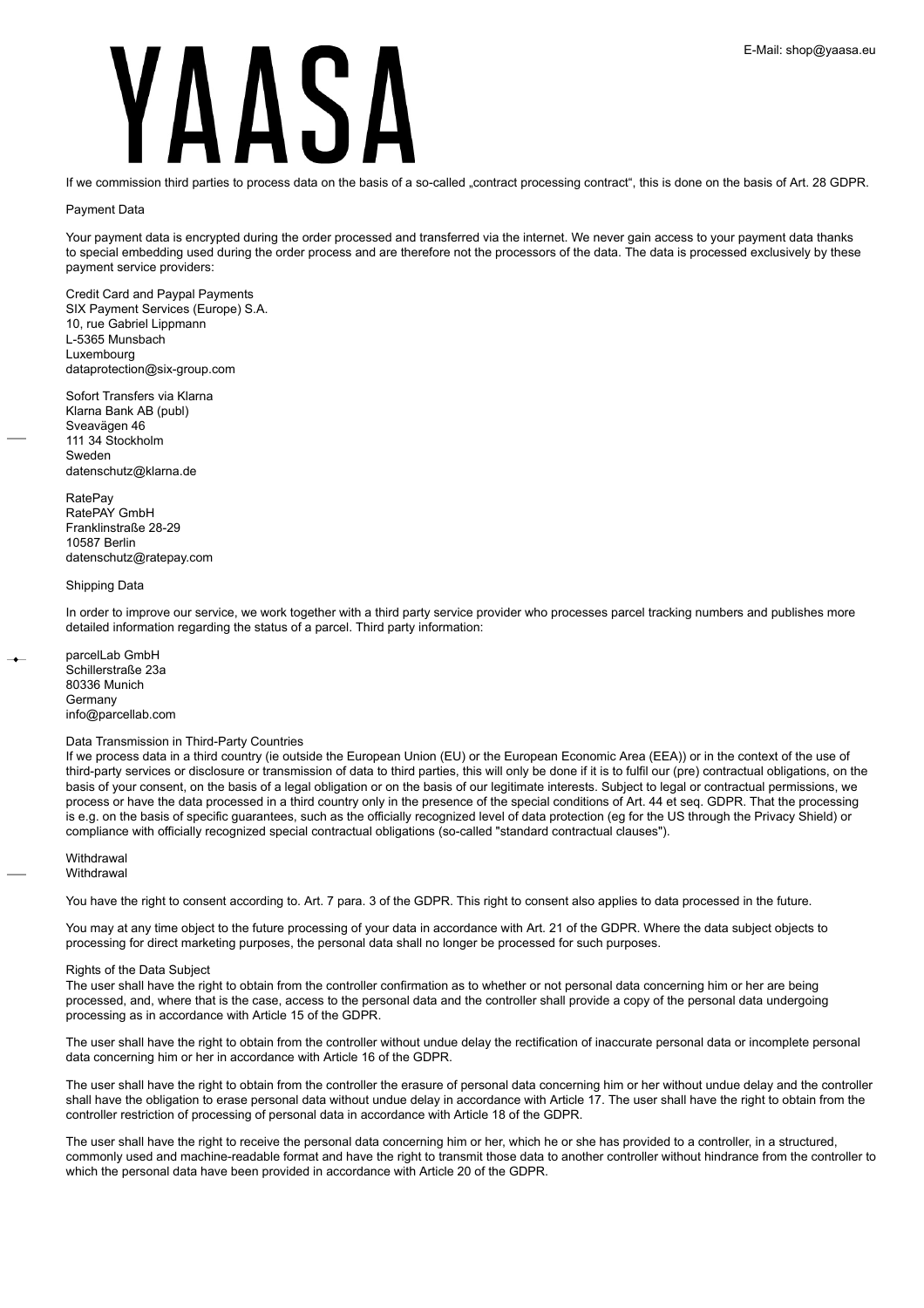## IS,

The user shall have the right to lodge a complaint with a supervisory authority in accordance with Article 77 of the GDPR.

### Data Usage for Advertising Purposes

Your personal data is used to improve your shopping experience and shape it to suit your requirements. The information used to achieve this is the data already available to us, e.g. via your internet connection, the chosen end device, the operating system, the date, the time at which our website was visited or the pages accessed as well as information that was provided to us by you. You may object to the use of your personal data for advertising purposes at any time. A notification via email, letter or fax would suffice. You can find our contact details [here](http://https://shop.yaasa.at/info/kontakt).

### Newsletters

The following information is intended to inform you about the content of our newsletter, the subscription, shipping and statistical evaluation procedures, as well as your right of opting out. By subscribing to our newsletter, you agree to receive it and to the described procedures.

We send newsletters, emails and other electronic notifications with advertising information (hereinafter "newsletter") only with the consent of the recipient or legal permission. Insofar as the content of the newsletter is concretely described as part of a subscription, it is relative for the consent of the users. Otherwise, our newsletters only contain information concerning our products and the relevant information thereof (e.g. safety instruction), special offers, promotions and information about our company.

Double opt-in and logging: Subscribing to our newsletter is part of a so-called double opt-in procedure. This means that you will receive an email after subscribing requesting you to confirm your subscription. This confirmation is necessary so that nobody can subscribe with an email address that is not their own. Subscription to the newsletter will be logged as proof of the subscription process in accordance with legal requirements. This includes the storage of the subscription and confirmation time as well as the IP address. Similarly, changes to your data stored with the emailing service provider will be logged.

Subscription details: To subscribe to the newsletter, all you have to do is enter your email address. Optionally, we ask that you provide your first and last name. These are only used to personalize the newsletter.

The dispatch of the newsletter and the associated performance measurement are based on a consent of the recipients according to Article 6 paragraph 1 letter a, Art. 7 GDPR in conjunction with section107 paragraph 2 of the Telecommunications Act, or if consent is not required, based on our legitimate interests in direct marketing according to Article 6 paragraph 1 letter f GDPR in conjunction with section 107 (2) and the like 3 of the Telecommunications Act.

The logging of the registration process is based on our legitimate interests in accordance with Article 6 paragraph 1 letter f of the GDPR. Our interest lies in the use of a user-friendly and secure newsletter system, which serves both our business interests and the expectations of the users and also allows us to prove our consent.

### Termination/Cancellation

The user can terminate the receipt of our newsletter at any time, i.e. revoke your consent. The newsletter cancellation link can be found at the bottom of each newsletter. We may save the submitted email addresses for up to three years based on our legitimate interests before deletion thereof to provide prior consent. The processing of this data is limited to the purpose of a possible defence against claims. An individual request for cancellation is possible at any time, provided that at the same time the former existence of a consent is confirmed.

### Email Marketing Service

The newsletter is distributed via the email service company, Amazon Web Services, Inc., 410 Terry Avenue North, Seattle WA 98109, United States. The service provider operates a data centre in Germany, which is used for dispatching emails. The privacy policy of the email service provider can be viewed here: [https://aws.amazon.com/en/privacy/](https://aws.amazon.com/privacy/?nc1=h_ls). The email service provider is based on our legitimate interests in accordance to Article 6 paragraph 1 letter f of the GDPR and a contract processing agreement according to Article 28 paragraph 3 section 1 of the GDPR.

The claim is limited to the Amazon AWS product "Simple Email Service". Consequently, only the actual dispatch of the newsletter is part of data processing. On the part of Amazon AWS, there is no structured archiving of personal data.

### Cookies

Cookies are small text files that are stored on a user's computers. Different types of information can be stored within the text files. A cookie is primarily used to store information about a user (i.e. the device on which the cookie is stored) during or after their visit on a website. Session cookies are cookies that are deleted after a user leaves a website and closes the browser. In the case of session cookies, the contents of a shopping cart in an online shop or a login status are saved. Persistent cookies remain stored even after the browser has been closed. Thus, a login status, for instance, will be saved if the user visits the website after several days. Likewise, user interests can be stored which as used for range measurement or marketing purposes. A third-party cookie refers to cookies that are offered by providers that do not manage the website that is being visited. Cookies offered by the person that manages the website are called first-party cookies.

We can use session or persistent cookies and clarify these in the context of our privacy policy.

The user is requested to disable the settings in their browser if they do not want any cookies stored, Saved cookies can be deleted in the system settings of the browser. The exclusion of cookies can lead to functional restrictions of the website being visited.

A general contradiction explaining the use of cookies used for online marketing purposes can be found in a variety of services, especially in the case of tracking, via the US website http://www.aboutads.info/choices/ or the EU site [http://www.youronlinechoices.com/](https://www.youronlinechoices.com/). Furthermore, the storage of cookie can be switched off in the browser settings. Please note that, once the settings have been changed, not all the features available on this website may be used.

Google Analytics with "Anonymize IP" Extention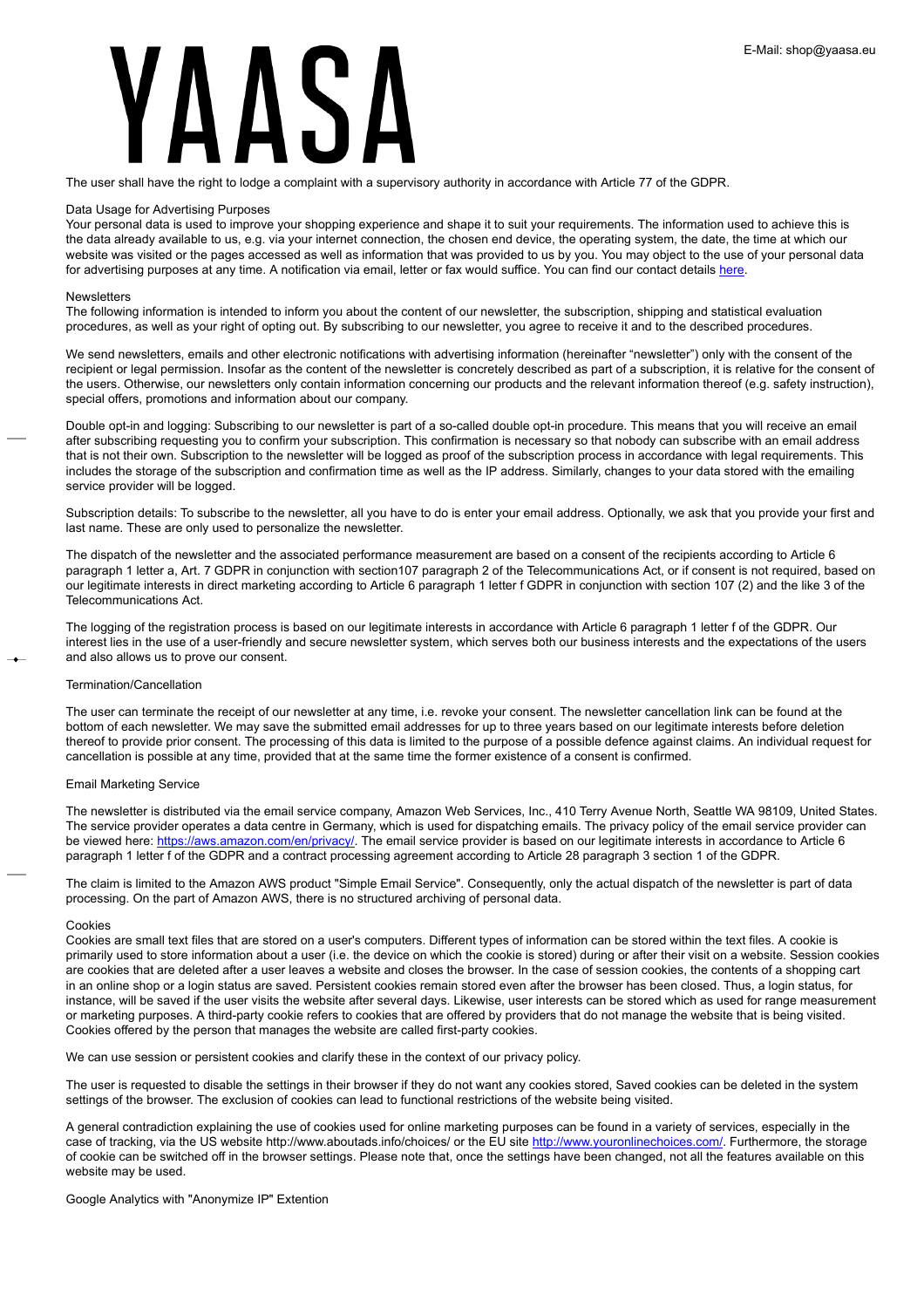## AS.

Based on our legitimate interests (i.e. interest in the analysis, optimisation and economical operation of our online offering pursuant to Art. 6 (1), letter f. GDPR), we use Google Analytics, a web analysis service of Google LLC ("Google"). Google uses cookies. The information generated by the cookies regarding the use of the online offering by the user is generally transmitted to a Google server in the USA where it is stored.

Google is certified under the Privacy Shield agreement and thereby guarantees compliance with European data protection law (https:// www.privacyshield.gov/participant?id=a2zt000000001L5AAI&status=Active).

Google uses this information on our behalf in order to evaluate the use of our online offering by the users, compile reports about the activities within this online offering and provide us with additional services related to the use of this online offering and the internet. In doing so, pseudonymised usage profiles for the users may be prepared from the processed data.

We only use Google Analytics with activated IP anonymisation. This means that the IP address of users within member states of the European Union or other states in the European Economic Area is shortened by Google. Only in exceptional cases is the full IP address transferred to a Google server in the USA and shortened there.

The IP address transferred by the user's browser is not combined with other data by Google. Users can prevent the storage of cookies by configuring the settings of their browser software accordingly. Furthermore, users can prevent the capture of data generated by the cookie and related to their use of the online offering by Google as well as the processing of these data by Google by downloading and installing the browser plug-in available under the following link: https://tools.google.com/dlpage/gaoptout?hl=en.

Further information about the use of data by Google, settings and rights to object is available in the Google data privacy statement (https:// policies.google.com/technologies/ads) and the settings for the display of advertisements by Google (https://adssettings.google.com/authenticated).

The personal data of users are erased or anonymised after 14 months.

### Google Universal Analytics

We use Google Analytics in the "Universal Analytics" version. "Universal Analytics" is a Google Analytics process that prepares the user analysis on the basis of a pseudonymised user ID and thereby creates a pseudonymised user profile with information from the use of various devices (known as cross-device tracking).

### Formation of Target Groups with Google Analytics

We use Google Analytics in order to display the advertisements placed within advertising services of Google and its partners only to those users who have shown an interest in our online offering, or who exhibit certain characteristics (e.g. interest in certain topics or products determined based on the websites that are visited), which we transmit to Google (known as Remarketing Audiences or Google Analytics Audiences). With the help of Remarketing Audiences, we also want to ensure that our advertisements correspond to the potential interests of users.

### Google Remarketing & Conversion Measurements

We use the services of Google LLC, 1600 Amphitheater Parkway, Mountain View, CA 94043 on the basis of our legitimate interests (i.e. interest in the analysis, optimisation and economic operation of our online service within the scope of Article 6 (1) letter f of the GDPR, USA, ("Google").

Google is certified under the Privacy Shield Agreement, which provides a guarantee to comply with European privacy legislation (https:// www.privacyshield.gov/participant?id=a2zt000000001L5AAI&status=Active).

We use Google's online marketing tool, AdWords, to place ads on the Google advertising network (e.. in search results, in videos, on websites, etc.). This allows us to display ads for and within the scope of our website and online offer in order to only present ads to users that potentially match their interests. For instance, if a user is being presented with products that he/she has shown interest in on a different website, it is referred to as "remarketing". When our or other websites are being accessed, whereby the Google advertising network is active, Google will immediately execute a Google code and so-called (re)marketing tags (invisible graphics or code also referred to as "web beacons") are incorporated into the website. With the help of these tags an individual cookie, i.e. a small text file, is saved on the user's device. Comparable technologies can also be used instead of cookies. The file records which websites the user has visited, or which content the user is interested in as well as technical information about the browser and operating system, referring websites, visiting times and other information regarding the use of the online offer.

Furthermore, we receive an individual "conversion cookie". The information obtained is used by Google to generate conversion statistics on our behalf. However, we only receive the anonymous total number of users who clicked on our ad and were redirected to a conversion tracking tag page. We do not receive any information that personally identifies users.

The user data is processed within the Google advertising networking using a pseudonym. This means that Google does not store or process the user's name or email address but rather the relevant, cookie-related data within pseudonymous user profiles. Thus, the ads are not displayed to a specific, identifiable person but rather to the owner of the cookie and not their personal identity. This does not apply if the user has explicitly allowed Google to process the data by other means. The user information collected is transmitted to Google and stored on Google servers in the United **States** 

For more information about Google's data usage, settings and possibilities of revocation, please read Google's Private Policy (https:// policies.google.com/technologies/ads) as well as the settings regarding the display of ads via Google (https://adssettings.google.com/authenticated).

### Facebook Pixel, Custom Audiences and Facebook Conversion

Based on our legitimate interests in the analysis, optimisation and economical operation of our online offering and for these purposes, our online offering uses what is called the "Facebook pixel" of the social network Facebook operated by Facebook Inc., 1 Hacker Way, Menlo Park, CA 94025, USA or, if you are resident in the EU, by Facebook Ireland Ltd., 4 Grand Canal Square, Grand Canal Harbour, Dublin 2, Ireland ("Facebook").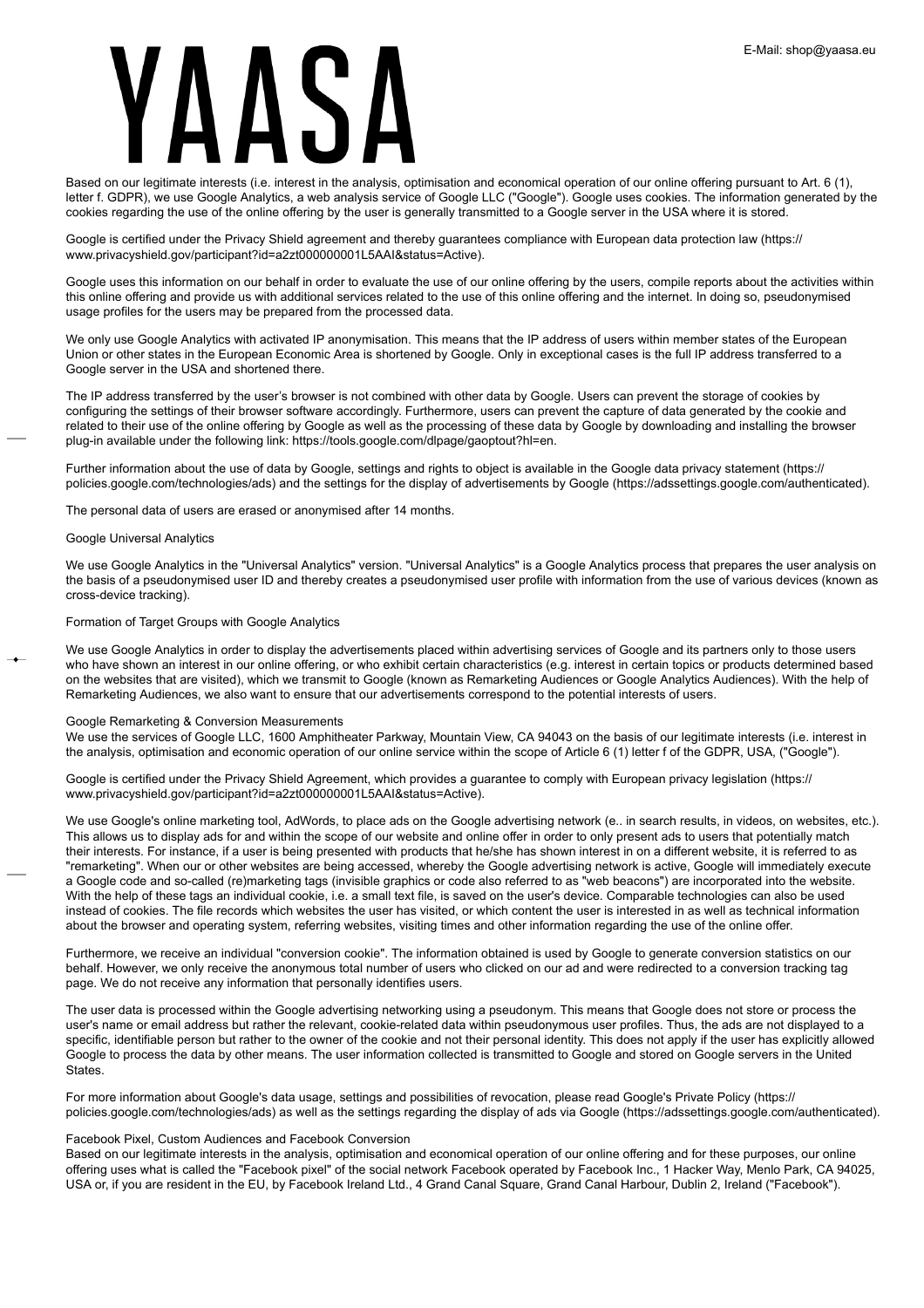Facebook is certified under the Privacy Shield agreement and thereby guarantees compliance with European data protection law (https:// www.privacyshield.gov/participant?id=a2zt0000000GnywAAC&status=Active).

The Facebook pixel allows Facebook to identify the visitors to our online offering as a target group for this display of advertisements (known as Facebook ads). Accordingly we use the Facebook pixel in order to display the Facebook ads placed by us only to those Facebook users who have shown an interest in our online offering, or who exhibit certain characteristics (e.g. interest in certain topics or products determined based on the websites that are visited), which we transmit to Facebook (known as Custom Audiences). We also use the Facebook pixel to ensure that our Facebook ads correspond to the potential interests of users and are not perceived as bothersome. With the help of the Facebook pixel, we are also able to understand the effectiveness of Facebook ads for statistical and market research purposes by seeing whether users were forwarded to our website after clicking a Facebook advertisement (known as conversion).

Facebook processes the data according to Facebook's data usage guideline. Corresponding general information about the display of Facebook ads in Facebook's data usage guideline: https://www.facebook.com/about/privacy/. Specific information and details about the Facebook pixel and its functionality is available in the Facebook help section: https://www.facebook.com/business/help/651294705016616.

You can object to the recording of data by the Facebook pixel and their use for the display of Facebook ads. To choose what types of advertisements are displayed to you on Facebook, you can call up the page set up by Facebook and follow the instructions for configuring usagebased advertising settings: https://www.facebook.com/settings?tab=ads. The settings are platform-independent, meaning they apply to all devices including desktop computers and mobile devices.

You can also object to the use of cookies for the purpose of measuring coverage and for promotional purposes on the deactivation page of the network advertising initiative (http://optout.networkadvertising.org/) and on the US website (http://www.aboutads.info/choices) or the European website (http://www.youronlinechoices.com/uk/your-ad-choices/).

### Bing Ads

Based on our legitimate interest in the analysis and optimisation of our advertisements we use the conversion and tracking tool "Bing Ads" by Microsoft (Microsoft Corporation, One Microsoft Way, Redmond, WA 98052-6399, USA). If personal data is used in this context it is used in compliance with Art. 6 (1) of the GDPR. To use this tool, Microsoft Bing Ads places a cookie on your device if you reach our website by clicking on a Microsoft Bing advertisement. We can then see that someone clicked on the ad, was redirected to our online offer and reached a previously determined landing page (the so-called "conversion page"). We only learn the total number of users that clicked on the Bing ad. No IP addresses are stored. We do not receive any personal Information regarding the identity of the user.

Microsoft is certified under the Privacy Shield Agreement, which guarantees that the level of data protection is kept at the valid level required in the EU. (<https://www.privacyshield.gov/participant?id=a2zt0000000KzNaAAK&status=Active> ).

If you do not want to participate in the Bing Ads tracking process, you can also disable the the cookies required in your browser settings or use the Microsoft opt-out page: [http://www.youronlinechoices.com/uk/your-ad-choices/.](http://www.youronlinechoices.com/uk/your-ad-choices/)

For more information about privacy and cookies used with Microsoft Bing Ads, please refer to the Microsoft Privacy Policy: [https://](https://privacy.microsoft.com/de-de/privacystatement) [privacy.microsoft.com/en-us/privacystatement](https://privacy.microsoft.com/de-de/privacystatement) .

### intelliAD

Our website uses the services of intelliAd Media GmbH, Sendlinger Str. 7, 80331 Munich. Anonymised data is captured and aggregated for the design and optimisation of this website and user profiles are created from the data using pseudonyms. intelliAD tracking stores cookies offline. Anonymized usage data and profiles can be used by the website operator as well as other intelliAd customers for the identification of user interests without any conclusion as to your identity as a website visitor. You have the right to object to the data storage of your (anonymized) data for future use by selecting the intelliAd opt-out function.

### Social Media Online Presence

We maintain a social media online presence and other platforms in order to communicate with customers, interested parties and active users, and to inform them about our services. When viewing the respective networks and platforms, the business conditions and data processing policies of the respective operators apply.

We would like to point out that the users' data may be processed outside the European Union. This may result in risks to users because e.g. the enforcement of user rights could be made more difficult. With respect to US providers certified under the Privacy Shield, we point out that they are committed to respecting EU privacy standards.

Furthermore, the user's data is usually processed for market research and advertising purposes. Thus, e.g. user profiles are created from user behaviour and the resulting interests of the users. The usage profiles may, in turn, be used to e.g. place advertisements inside and outside the platforms that are presumably in line with users' interests. For these purposes, cookies are usually stored on the users' computers, in which the user behaviour and the interests of the users are stored. Furthermore, in the usage profiles, data can also be stored independently of the devices used by the users (in particular if the users are members of the respective platforms and logged in to them).

The processing of personal data linked to the user is based on our legitimate interests in effective information of users and the communication with users in accordance with. Art. 6 para. 1 lit. f. GDPR. If the users are asked by the respective providers for consent to data processing (that is, they declare their agreement, for example, by ticking a checkbox or confirmation a button), the legal basis of the processing is in accordance to Art. 6 para. a., Art. 7 GDPR.

For a detailed description of the respective processing and the possibilities of contradiction (opt-out), we refer to the following linked information of the provider.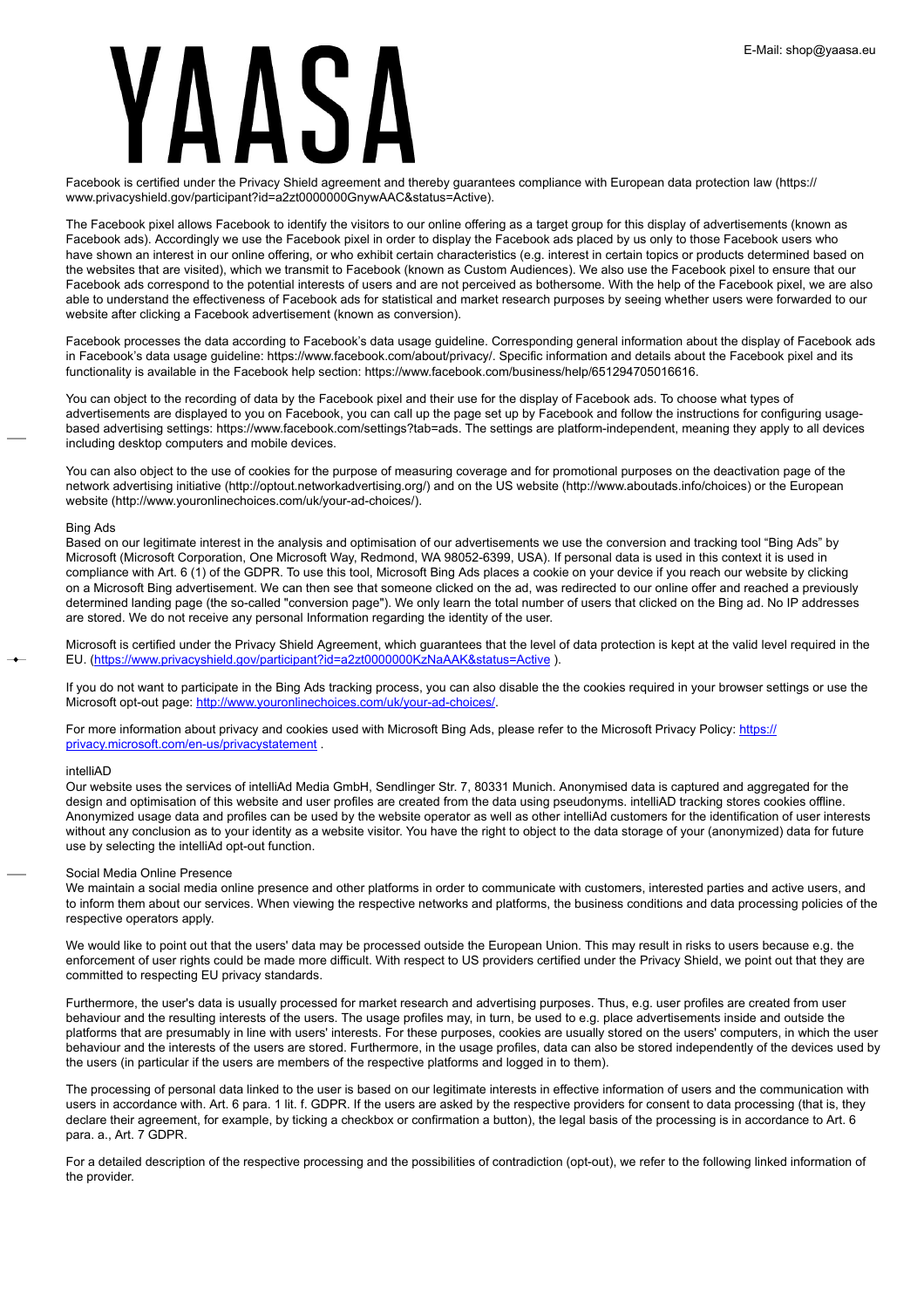Also, in the case of requests for information and the assertion of user rights, we point out that these can be claimed most effectively from the providers. Only the providers have access to the data of the users and can take appropriate measures directly and provide information. If you still need help, then you can contact us.

- Facebook (Facebook Ireland Ltd., 4 Grand Canal Square, Grand Canal Harbour, Dublin 2, Irland) data privacy statement: https:// www.facebook.com/about/privacy/, Opt-Out: https://www.facebook.com/settings?tab=ads and http://www.youronlinechoices.com, Privacy Shield: https://www.privacyshield.gov/participant?id=a2zt0000000GnywAAC&status=Active.
- Google/ YouTube (Google LLC, 1600 Amphitheatre Parkway, Mountain View, CA 94043, USA) data privacy statement: https:// policies.google.com/privacy, Opt-Out: https://adssettings.google.com/authenticated, Privacy Shield: https://www.privacyshield.gov/participant? id=a2zt000000001L5AAI&status=Active.
- Instagram (Instagram Inc., 1601 Willow Road, Menlo Park, CA, 94025, USA) data privcy statement/opt-out: http://instagram.com/about/legal/ privacy/.

### Security Measures

Taking into account the state of the art, the costs of implementation and the nature, scope, context and purposes of processing as well as the risk of varying likelihood and severity for the rights and freedoms of natural persons, the controller and the processor shall implement appropriate technical and organisational measures to ensure a level of security appropriate to the risk, including inter alia as appropriate:

the pseudonymisation and encryption of personal data;

the ability to ensure the ongoing confidentiality, integrity, availability and resilience of processing systems and services;

the ability to restore the availability and access to personal data in a timely manner in the event of a physical or technical incident;

a process for regularly testing, assessing and evaluating the effectiveness of technical and organisational measures for ensuring the security of the processing.

### Product & Order Reviews

In order to maintain our quality of service and that of the products on offer, we request the customer's opinion and feedback after the business transaction has been completed.

For this purpose, we process the order and order data with the review site "Verified Reviews" by Net Reviews SAS.

Should you encounter any problems, please do not hesitate to contact us in advance. We do our best to resolve any concerns in a timely fashion. Please review our service and products once we have had the opportunity to solve the issue beforehand.

Net Reviews SAS, a French simplified joint-stock company (SAS) registered in the Marseille Trade and Companies Register (RCS) under number 750 882 375, is the provider of an IT solution for gathering reviews pertaining to the quality of the E-commerce Service provided by web merchants.

Verified Reviews and the customer agree to comply with the law governing the collection, processing and distribution of personal data in relation to the processing of such data.

In particular, Verified Reviews guarantees that customers, users and site visitors have a right of access to personal information stored, as well as the right to modify, correct, block, delete or oppose the processing of such data.

The following data is transferred to Net Reviews SAS and processed to collect ratings:

- Surname
- First name
- E-mail address
- Date and order number
- Name and internal as well as international references (GTIN / ISDNF) of the ordered product

The following data will be made available through the publication of ratings:

- First name
- First letter of the surname
- Date and time of review submission
- Date of purchase experience
- Product purchased
- Place of purchase or of service delivery

More information about the company can be found here: <https://www.verified-reviews.co.uk/>

## Participation in Affiliate Partner Programs

Within our online services, we use, on the basis of our legitimate interests (i.e. interest in the analysis, optimising, and economic operation of our online services) pursuant to Article 6 (1) (f) GDPR, tracking measures customary in the trade, insofar as these are required for the operation of the affiliate system. In the following paragraphs, we inform users of the technical background.

The services offered by our contractual partners may be advertised and linked as well on other websites (so-called affiliate links or after buy systems, if for example links or services of third parties are offered after the conclusion of a contract). The operators of the website concerned receive a commission if the user follows the affiliate links and subsequently make use of the offers.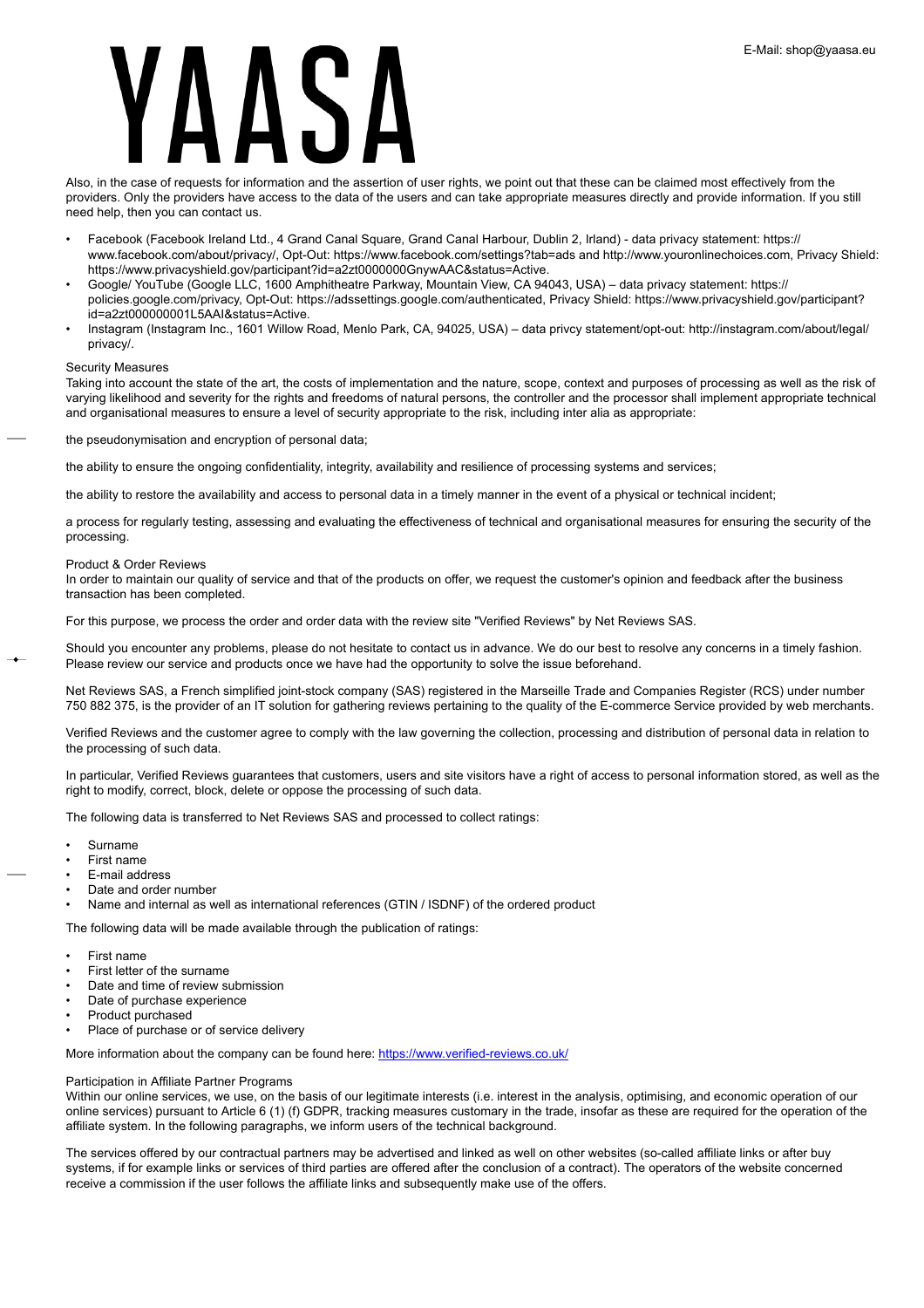In summary, it is required for our online service that we be able to trace whether users interested in affiliate links and/or the goods available at our business, subsequently make use of the offers at the initiative of the affiliate link or our online platform. For this purpose, the affiliate links and our offers are supplemented with certain values which may be placed as a part of the link or otherwise, e.g. in a cookie. The values include in particular the referrer website, time, an online ID of the operator of the website on which the affiliate link was situated, an online ID of the offer concerned, an online ID of the user, and values specific to tracking such as advertising material ID, partner ID, and categorization.

The online IDs of users used by us are pseudonym values. This means that the online ID itself does not contain personal data such as name or email address. They only assist us in determining whether the same user who clicked on an affiliate link, or who, through our website, took an interest in one of our products, made use of the offer, i.e. concluded a contract with the provider. However, the online ID is personal insofar as the online ID together with other user data are available to the partner business and also to us. Only in this way is the partner business able to inform us whether such user accepted the offer and whether we may pay out the bonus.

We collaborate with Awin (for more information klick [here\)](#page-0-0) and Belboon. These are so-called tracking cookies that provide our partners with order provisioning data. The data does not contain personal data or information about the order or ordered products.

## Server Log Files

We automatically collect and store information in so-called server log files, which your browser automatically sends to us when enquiring about our website. The information comprises:

- the type and version of the browser used
- the operating system used
- referrer URL
- the hostname of the computer being accessed
- time of the server request

This mainly serves as quality assurance of our services. The data cannot be assigned to specific persons. The data is not merged with other data sources. We reserve the right to check this data retrospectively if specific indications for illegal use come to our attention.

### Data Erasure

The data processed by us is deleted or the processing thereof limited in accordance with Articles 17 and 18 of the GDPR. Unless explicitly stated in this Privacy Policy, the data stored by us is deleted as soon as it is no longer required for its purpose and the deletion does not conflict with any statutory storage requirements. Unless the data is deleted because it is required for other and legitimate purposes, its processing will be restricted. This means that the data is blocked and not processed for other purposes. This applies, for example, to data that must be kept for commercial or tax reasons.

According to the legal requirements in Germany, the storage takes place for 10 years according to §§ 147 paragraph 1 AO, 257 paragraph 1 No. 1 and 4, paragraph. 4 HGB (books, records, management reports, accounting documents, trading books, for taxation relevant Documents, etc.) and 6 years in accordance with § 257 (1) no. 2 and 3, para. 4 (commercial letters).

According to legal regulations in Austria, the storage takes place in for 7 years in accordance with § 132 exp. 1 BAO (accounting documents, documents / invoices, accounts, documents, business documents, statement of income and expenses, etc.), for 22 years in connection with land and for 10 years in the case of documents related to electronically supplied services, telecommunications, broadcasting and television services provided to non-EU companies in EU Member States for which the Mini-One-Stop-Shop (MOSS) is used.

In the event of deletion, our system will be rendered unrecognizable and unrecoverable using an irreversible pseudonymization procedure.

Consent to data processing upon a job application at niceshops GmbH

1. Consent

By applying for or registering with niceshops GmbH, you consent to the processing of your personal data in connection with a job application. Your data is stored and processed on BambooHR partner software system.

## 2. Data protection and data confidentiality

Data protection is important to us. niceshops GmbH has taken the necessary organisational and technical measures to ensure the confidentiality of your application.

## 3. Use of your personal data

During the application process, the contact details such as postal address, e-mail address and telephone numbers are stored in the applicant's database, along with their title, surname and first name. In addition, application documents such as the cover letter, curriculum vitae, vocational training certificates, theoretical and work certificates are captured and saved.

The data will be stored, evaluated, processed or transferred internally only as part of your application process. The data is accessible to employees of the niceshops GmbH Human Resources Department and to those responsible for the selection of new niceshops GmbH staff only. Your data will not be transmitted to companies or persons outside niceshops GmbH, nor used for other purposes.

### 4. Right of Access to Personal Data

Upon request, we would be happy to provide you with information about the personal data saved. Please contact our Human Resources Department (jobs@niceshops.com) for more information.

## 5. Storage and Deletion of Data